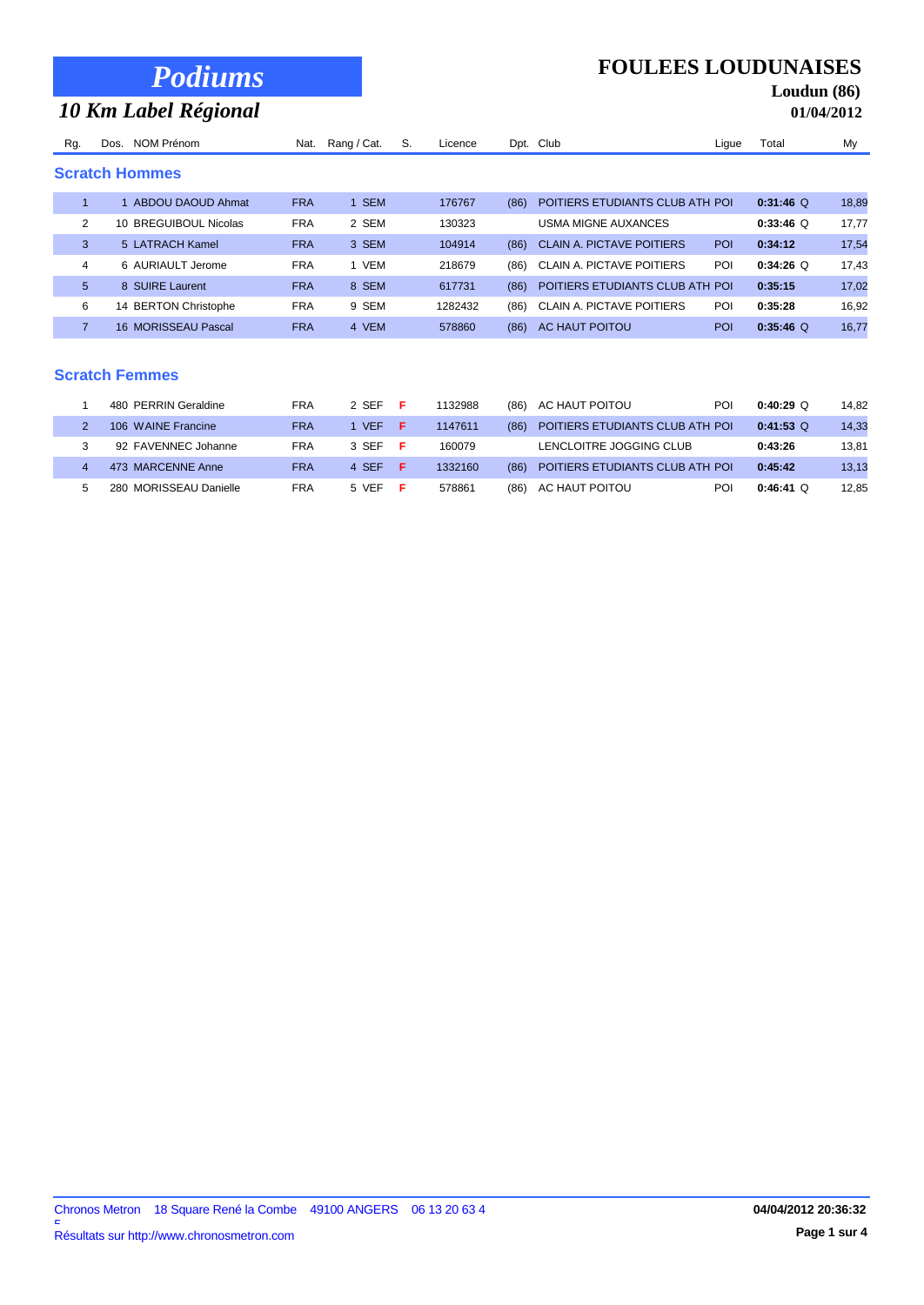|     | <b>Podiums</b><br>10 Km Label Régional |            |                  |    |         |      | <b>FOULEES LOUDUNAISES</b>       |            |         | Loudun $(86)$<br>01/04/2012 |
|-----|----------------------------------------|------------|------------------|----|---------|------|----------------------------------|------------|---------|-----------------------------|
| Rq. | NOM Prénom<br>Dos.                     |            | Nat. Rang / Cat. | S. | Licence |      | Dpt. Club                        | Lique      | Total   | My                          |
|     | <b>CADETS M</b>                        |            |                  |    |         |      |                                  |            |         |                             |
|     | 323 SERVANT Jasmin                     | <b>FRA</b> | 1 CAM            |    |         | (86) | <b>CLAIN A. PICTAVE POITIERS</b> | <b>POI</b> | 0:42:49 | 14.01                       |
|     |                                        |            |                  |    |         |      |                                  |            |         |                             |

#### **ESPOIRS M**

|  | 225 SERVANT Loic     | <b>FRA</b> | 2 ESM |         |      | (86) CLAIN A. PICTAVE POITIERS  | <b>POI</b> | 0:37:40 | 15,93 |
|--|----------------------|------------|-------|---------|------|---------------------------------|------------|---------|-------|
|  | 99 BELLAMY Mathieu   | FRA        | 5 ESM | 1296696 | (86) | POITIERS ETUDIANTS CLUB ATH POI |            | 0:42:38 | 14.07 |
|  | 76 RENELIER Francois | <b>FRA</b> | 6 ESM | 1022267 |      | (86) AC HAUT POITOU             | <b>POI</b> | 0:46:23 | 12,93 |

#### **SENIORS M**

|               | ABDOU DAOUD Ahmat     | <b>FRA</b> | SEM    | 176767  | (86) | POITIERS ETUDIANTS CLUB ATH POI |     | $0:31:46$ Q | 18,89 |
|---------------|-----------------------|------------|--------|---------|------|---------------------------------|-----|-------------|-------|
| $\mathcal{P}$ | 10 BREGUIBOUL Nicolas | <b>FRA</b> | 2 SEM  | 130323  |      | <b>USMA MIGNE AUXANCES</b>      |     | $0:33:46$ Q | 17,77 |
| 3             | 5 LATRACH Kamel       | <b>FRA</b> | 3 SEM  | 104914  | (86) | CLAIN A. PICTAVE POITIERS       | POI | 0:34:12     | 17,54 |
| 4             | 8 SUIRE Laurent       | <b>FRA</b> | 8 SEM  | 617731  | (86) | POITIERS ETUDIANTS CLUB ATH POI |     | 0:35:15     | 17,02 |
| 5             | 14 BERTON Christophe  | <b>FRA</b> | 9 SEM  | 1282432 | (86) | CLAIN A. PICTAVE POITIERS       | POI | 0:35:28     | 16,92 |
| 6             | 87 BRIAND David       | <b>FRA</b> | 20 SEM | 797932  | (86) | POITIERS ETUDIANTS CLUB ATH POI |     | 0:38:35     | 15,55 |

## **VETERANS 1 M**

|                | 6 AURIAULT Jerome     | <b>FRA</b> | 1 VEM         | 218679  | (86) | CLAIN A. PICTAVE POITIERS        | POI        | $0:34:26$ Q | 17,43 |
|----------------|-----------------------|------------|---------------|---------|------|----------------------------------|------------|-------------|-------|
| 2              | 16 MORISSEAU Pascal   | <b>FRA</b> | 4 VEM         | 578860  | (86) | AC HAUT POITOU                   | <b>POI</b> | $0:35:46$ O | 16,77 |
| 3              | 482 MEUNIER Xavier    | <b>FRA</b> | 6 VEM         | 1195158 | (86) | AC HAUT POITOU                   | POI        | $0:36:23$ O | 16,49 |
| $\overline{4}$ | 232 COLIN Olivier     | <b>FRA</b> | 9 VEM         | 1305243 | (86) | <b>ECA SMARVES VERNON</b>        | <b>POI</b> | 0:37:57     | 15,81 |
| 5              | 17 FOUGERE Olivier    | <b>FRA</b> | 10 VEM        | 1060387 | (86) | POITIERS ETUDIANTS CLUB ATH POI  |            | 0:38:04     | 15.76 |
| 6              | 49 SIMON Alain        | <b>FRA</b> | <b>11 VEM</b> | 108169  | (86) | <b>MACC LUSIGNAN</b>             | <b>POI</b> | 0:38:12     | 15,71 |
|                | 15 BODIN Jean Noel    | <b>FRA</b> | 15 VEM        | 1179832 | (86) | AC HAUT POITOU                   | POI        | 0:38:43     | 15,50 |
| 8              | 284 MICHELET Eric     | <b>FRA</b> | 17 VEM        |         | (86) | <b>CLAIN A. PICTAVE POITIERS</b> | <b>POI</b> | 0:39:43     | 15,11 |
| 9              | 276 CARTEAUD Richard  | <b>FRA</b> | <b>19 VEM</b> | 1002865 | (86) | POITIERS ETUDIANTS CLUB ATH POI  |            | 0:39:50     | 15,06 |
| 10             | 111 PITAUD Christophe | <b>FRA</b> | 20 VEM        | 668850  | (86) | <b>ECA SMARVES VERNON</b>        | <b>POI</b> | 0:39:58     | 15,01 |

#### **VETERANS 2 M**

|  | 200 CERCLET Jean Charles | <b>FRA</b> | 3 V <sub>2</sub> M  | 726684 | (86) | POITIERS ETUDIANTS CLUB ATH POI  |            | $0:38:26$ Q | 15.61 |
|--|--------------------------|------------|---------------------|--------|------|----------------------------------|------------|-------------|-------|
|  | 471 BRAIN Jean Louis     | FRA        | 12 V2M              |        |      | (86) CLAIN A. PICTAVE POITIERS   | <b>POI</b> | 0:41:45     | 14,37 |
|  | 329 BOUTIN Bruno         | FRA        | 15 V2M              |        |      | <b>COURIR DANS CHATELLERAULT</b> |            | 0:42:53     | 13,99 |
|  | 483 GUERTIN Pascal       | <b>FRA</b> | 20 V <sub>2</sub> M | 509294 | (37) | USE AVOINE-BEAUMONT              | <b>CEN</b> | 0:43:58     | 13,65 |

#### **VETERANS 3 M**

|                | 246 BAIGUE Christian     | FRA        | V3M    | 383629  | (86) | POITIERS ETUDIANTS CLUB ATH POI  |            | $0:38:53$ Q | 15.43 |
|----------------|--------------------------|------------|--------|---------|------|----------------------------------|------------|-------------|-------|
| $\overline{2}$ | 452 PESCHER Jacques      | <b>FRA</b> | 9 V3M  | 435281  | (86) | US MIGNE-AUXANCES                | <b>POI</b> | $0:45:39$ Q | 13,15 |
| 3              | 253 RICHARD Henri        | FRA        | 11 V3M |         | (86) | <b>CLAIN A. PICTAVE POITIERS</b> | POI        | 0:46:46     | 12,83 |
|                | 293 FOUINETEAU Jean Paul | <b>FRA</b> | 14 V3M |         |      | LENCLOITRE JOGGING CLUB          |            | 0:48:18     | 12,42 |
| 5              | 90 CARRE Daniel          | FRA        | 15 V3M | 1120040 | (86) | AS VOUILLE 86 JOGGING            | POI        | 0:49:01     | 12.24 |
| 6              | 35 AUBOURG Jean Michel   | <b>FRA</b> | 17 V3M |         |      | <b>COURIR DANS CHATELLERAULT</b> |            | 0:55:06     | 10,89 |